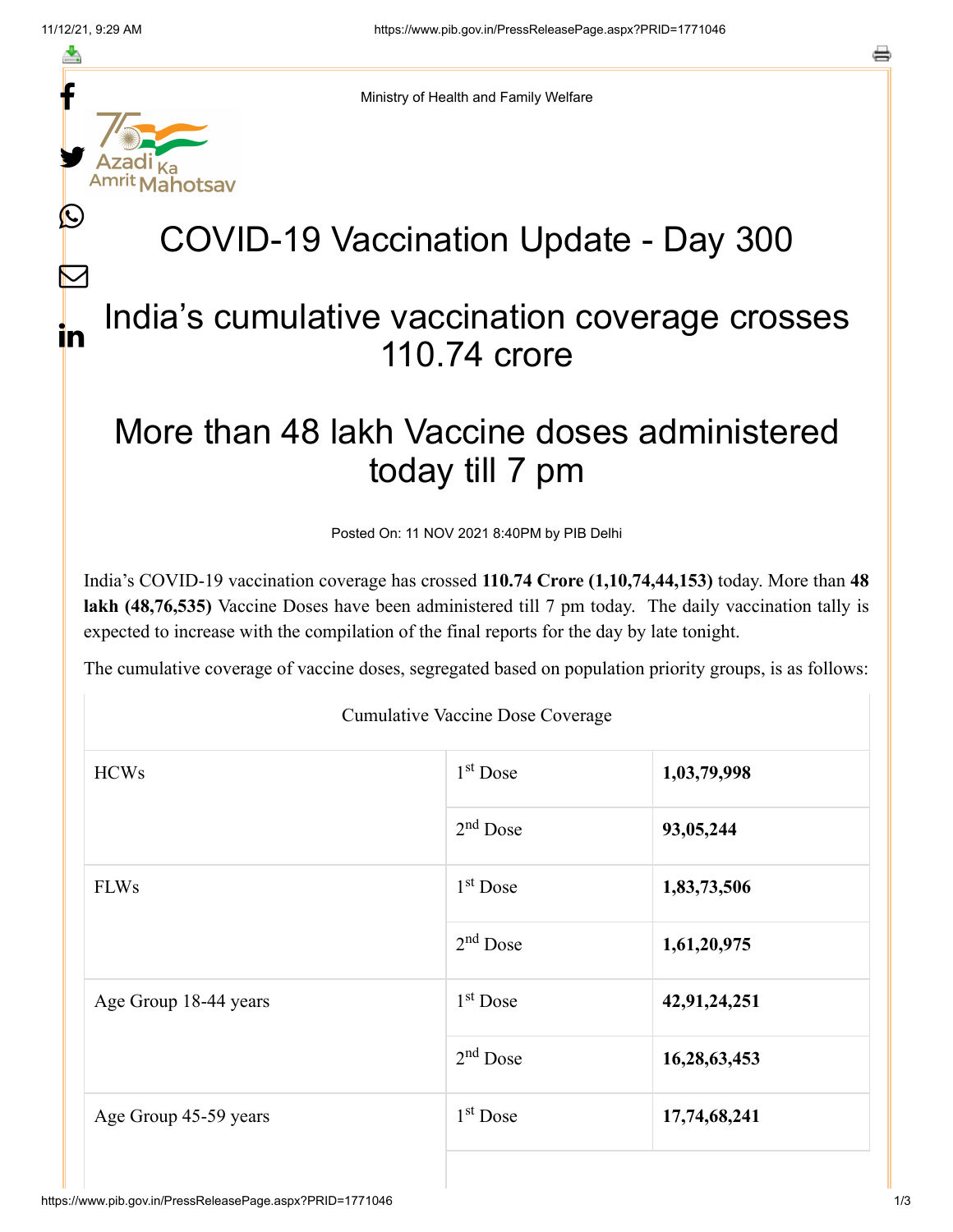| f                     |                                              | $2nd$ Dose | 10,26,47,656       |
|-----------------------|----------------------------------------------|------------|--------------------|
|                       | Over 60 years                                | $1st$ Dose | 11, 12, 35, 659    |
| $\bigcirc$            |                                              | $2nd$ Dose | 6,99,25,170        |
|                       | Cumulative 1 <sup>st</sup> dose administered |            | 74,65,81,655       |
| $\boldsymbol{\nabla}$ | Cumulative 2 <sup>nd</sup> dose administered |            | 36,08,62,498       |
| in                    | Total                                        |            | 1, 10, 74, 44, 153 |

Today's achievement in the vaccination exercise, segregated by population priority groups, is as follows:

| <b>HCWs</b>           | $1st$ Dose           | 71        |
|-----------------------|----------------------|-----------|
|                       | $2nd$ Dose           | 7,156     |
| <b>FLWs</b>           | 1 <sup>st</sup> Dose | 129       |
|                       | $2nd$ Dose           | 17,171    |
| Age Group 18-44 years | $1st$ Dose           | 9,18,205  |
|                       | $2nd$ Dose           | 24,99,758 |
| Age Group 45-59 years | 1 <sup>st</sup> Dose | 2,07,999  |
|                       | $2nd$ Dose           | 7,36,429  |
| Over 60 years         | 1 <sup>st</sup> Dose | 1,23,064  |
|                       | $2nd$ Dose           | 3,66,553  |

Date:  $11<sup>th</sup>$  November, 2021 (300<sup>th</sup> Day)